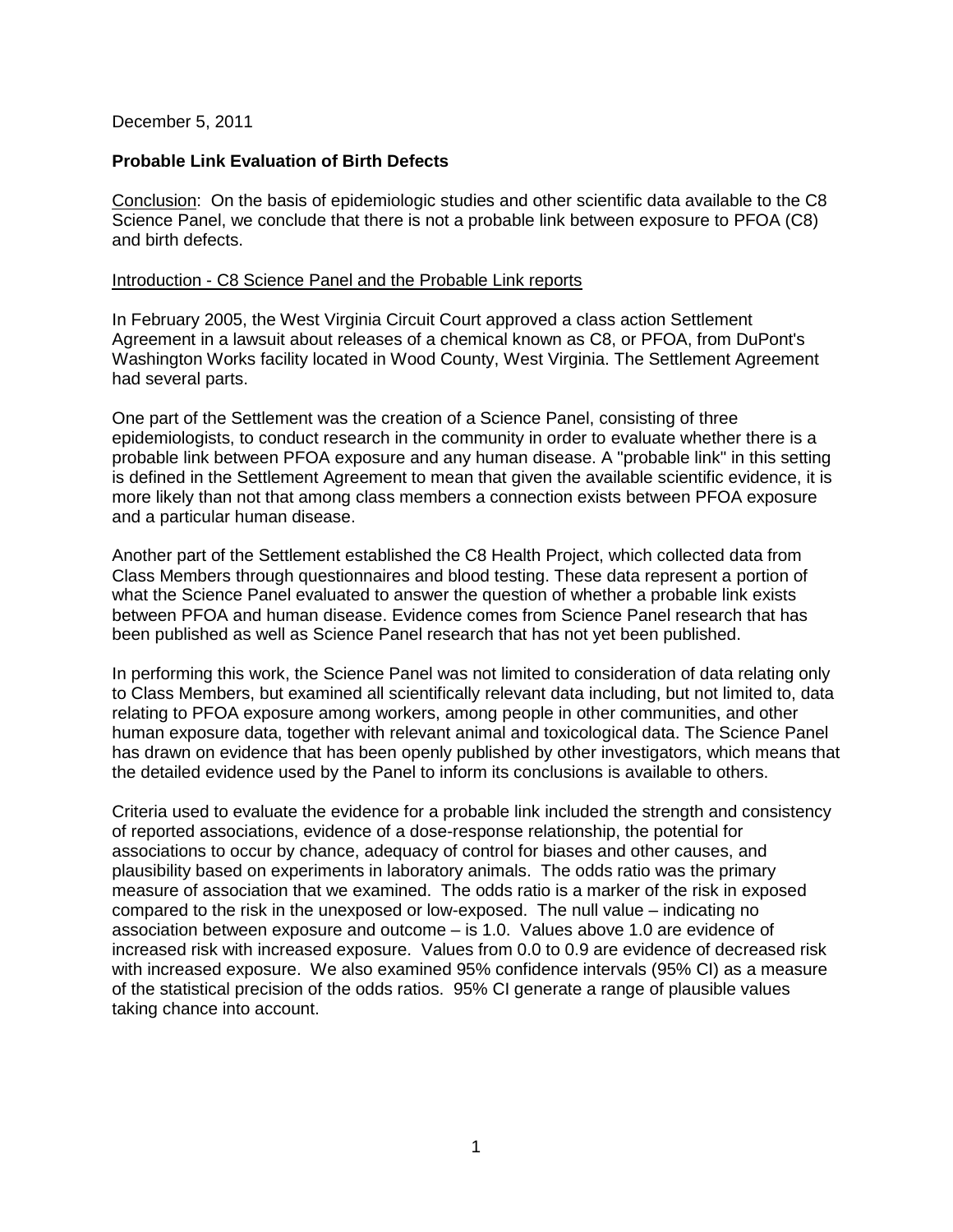### Review of Evidence

Birth defects are structural malformations in the infant that arise during fetal development. These structural changes can cause severe morbidity and often require corrective action. Birth defects are rare and require large populations for meaningful research. The evidence to evaluate the probable link between PFOA exposure and birth defects comes from three studies, two of which are Science Panel Studies: 1) ZIP Code-based PFOA exposure and birth defects from birth certificates (Nolan et al., 2010); 2) Measured serum PFOA and self-reported birth defects among C8 Health Project participants (Stein et al., 2009); 3) Estimated serum PFOA and self-reported birth defects among C8 Health Project participants (Savitz et al., 2011a, in press). The Science Panel did not conduct a study of birth defects based on birth certificates because of the poor quality of the birth defects information contained on the birth certificate.

## Epidemiologic Studies on Mid-Ohio Valley Populations

The first study examined the relationship between water service area and birth defects for Ohio births in a small part of the affected region from 2003-2005 (Nolan et al., 2010). Birth certificate information was used to determine PFOA exposure by ZIP Code of residence and to identify birth defects. Only 3 birth defect cases were found among births in ZIP Codes fully contained in the water service area for Little Hocking Water Association and 4 birth defect cases among residents of ZIP Codes partially within the Little Hocking Water Association service area, so little information can be obtained from this study. No meaningful associations were found between water service area and birth defects.

The second study examined measured serum PFOA and self-reported birth defects among C8 Health Project participants from 2000-2006 (Stein et al., 2009). The C8 Health Project was a survey of Class Members conducted in 2005-2006 that included a health interview and blood collection to measure PFOA levels and clinical health markers. The analysis was restricted to 1,589 live births that occurred in the five years prior to enrollment to women who had lived in the same water district from pregnancy through the time of serum PFOA measurement. This restriction helped ensure that the 2005-2006 serum measurement was applicable to the time of pregnancy. Although there was no overall support for an association between measured serum PFOA and birth defects among these pregnancies, above the  $90<sup>th</sup>$  percentile of exposure there was a suggested elevation in risk (adjusted odds ratio =  $1.7$ ,  $95\%$  CI =  $0.8-3.6$ ). There were, however, only 12 birth defects in this highest exposure group. We could not examine specific types of birth defects in this study because of the small population size.

The third study examined estimated serum PFOA and self-reported birth defects among C8 Health Project participants from 1990-2005 (Savitz et al., 2011a, in press). The Science Panel generated the historical estimates of serum PFOA among Class Members (Shin et al., 2011a, b) used in this study. This study included a larger number of pregnancies and greater time span than the study based on measured serum PFOA. The historical serum PFOA estimates were based on the amount of PFOA released from the DuPont plant, wind patterns, river flow, groundwater flow, and the residential history of C8 Health Project participants (Shin et al., 2011a, b). There was no evidence of an association between estimated serum PFOA and birth defects (n=449). This finding remained true when data were restricted to pregnancies with the highest quality exposure estimates (pregnancies among women with comprehensive residential histories who were served by community water supplies rather than private wells). As an alternative method of estimating serum PFOA levels at the time of pregnancy, we used calibration to the 2005-2006 measured levels. The results did not change with the alternative estimation method. We also considered specific types of birth defects, despite the limited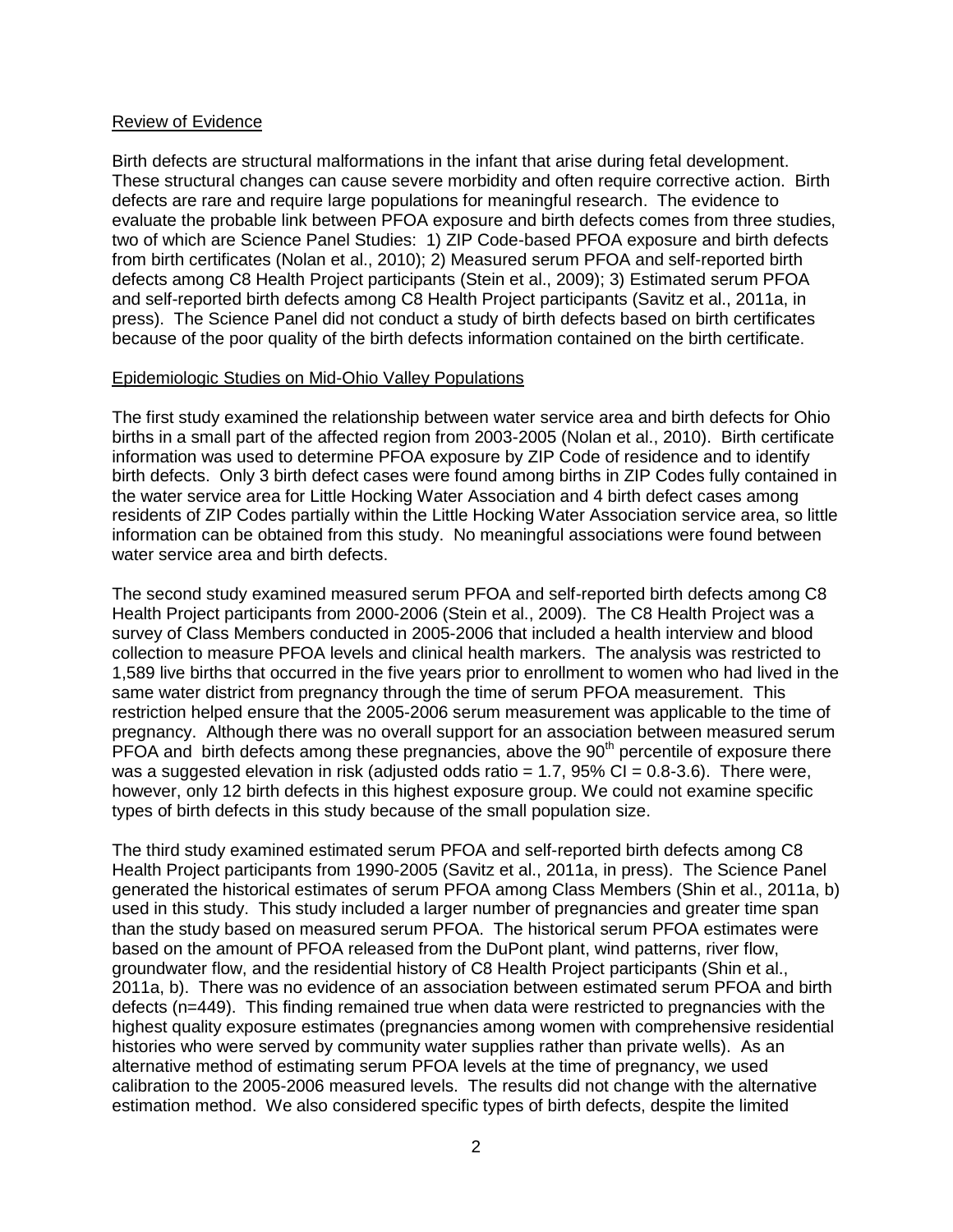numbers available for analysis. We observed limited evidence for an increased risk of congenital heart defects with increased estimated serum PFOA, which we consider most likely to be due to chance. The adjusted odds ratio comparing the  $75<sup>th</sup>$  to the  $25<sup>th</sup>$  percentiles of exposure was 1.31 (95% CI =  $0.95-1.79$ ). The adjusted odds ratio was 1.5 (95% CI =  $0.9-2.4$ ) comparing those above to below the  $40<sup>th</sup>$  percentile of exposure.

#### Epidemiologic Studies on Other Populations

To our knowledge, there are no other epidemiologic studies that address PFOA exposure and birth defects.

### Mechanistic and Toxicologic Evidence

The toxicology literature examining effects of high doses in rodent models clearly documents the potential for PFOA (and other perfluorinated compounds) to have adverse effects on development, specifically reduced fetal growth (Wolf et al., 2007; Yahia et al., 2010), increased fetal death (Wolf et al., 2007; Suh et al., 2011), delayed developmental milestones (Wolf et al., 2007), and increased risk of neonatal death (Wolf et al., 2007; Yahia et al., 2010). Reviews published by Lau et al., (2004, 2007) summarize a rather substantial body of research through the mid-2000s and find that the evidence for an adverse effect on fetal and postnatal growth is clear, with later health deficits (including mortality) likely to be a product, at least in part, of the reduced growth. Most studies find no effect of PFOA on structural malformations (birth defects) in the offspring of exposed mothers.

### Assessment of Evidence

In our opinion, the evidence of an association between PFOA exposure and birth defects is insufficient to conclude that PFOA has a probable link with birth defects among Class Members. The most informative data on PFOA and birth defects comes from the data collected in the C8 Health Project. There was little support for an overall effect of PFOA on risk of birth defects based either on measured serum PFOA or estimated serum PFOA. Results for individual birth defects varied, with some support for an association with congenital heart defects, but not with sufficient strength or clarity to infer a probable link. We believe that the small elevation in risk found for congenital heart defects most likely represents a chance finding. Therefore the Science Panel concludes that there is not a probable link between PFOA (C8) and birth defects.